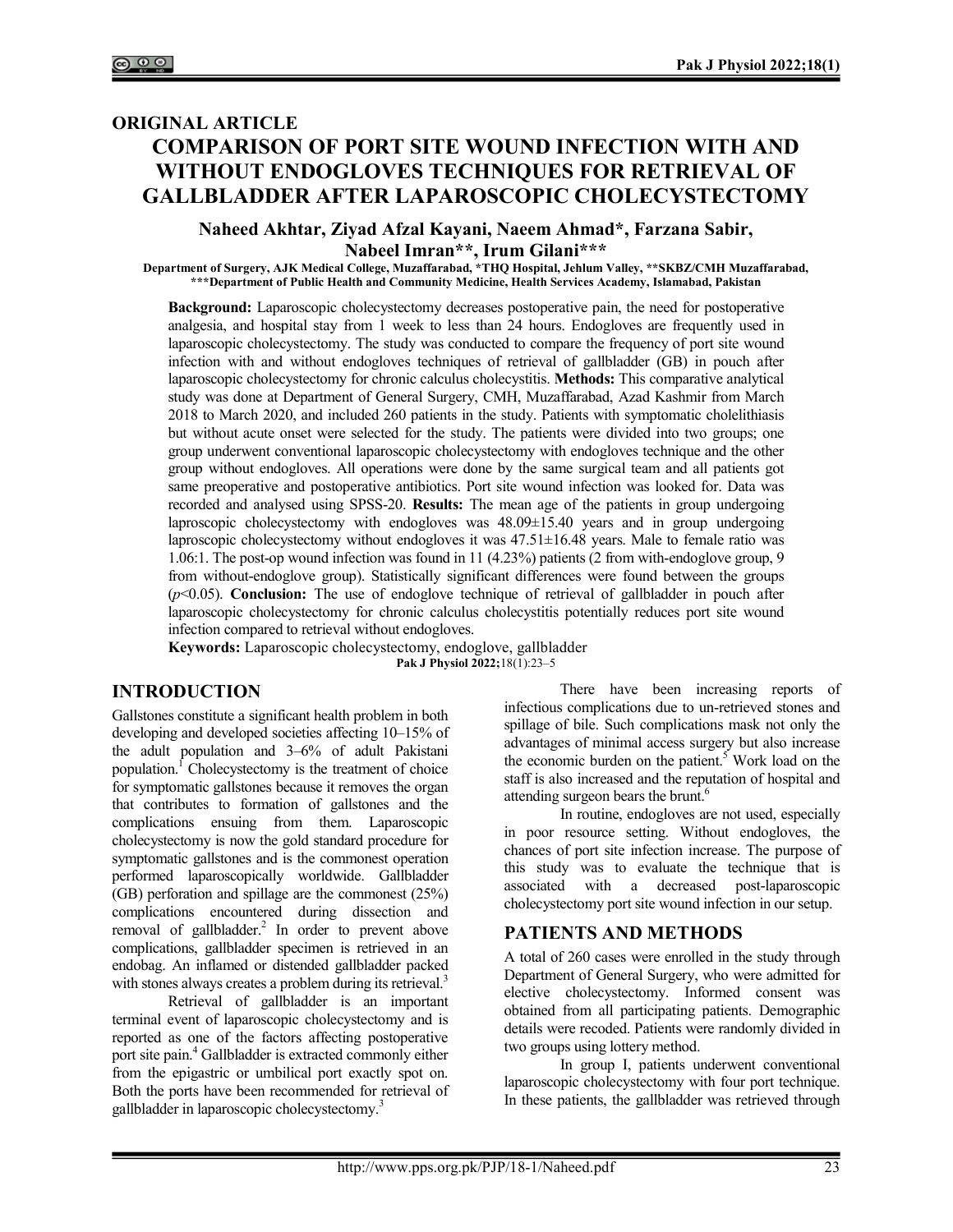umbilical port exactly spot on using a sterile surgical hand glove (size  $6\frac{1}{2}$  or 7) endobag. The 10 mm umbilical port (fascial defect) was closed using vicryl '1' with a J-shaped needle, while three 5 mm ports were closed using prolene 2/0.

In group II: patients underwent conventional laparoscopic cholecystectomy with four port technique. In these patients, the gallbladder was retrieved through umbilical port exactly spot on without sterile surgical hand glove endobag. All surgeries were done by consultant general surgeon or chief resident (Resident Year IV) under general anaesthesia with four ports technique. In both groups, if GB was found distended or contained large stones, it was opened at the time of retrieval and bile was suctioned (and/or stone was retrieved) under vision. Then patients were followed-up for 7 days. Postoperative port site wound infection was assessed after 7 days of the procedure and findings recorded. Data was analysed using SPSS-20. Chi-square test was applied to compare postoperative port site wound infection in both groups, and  $p \leq 0.05$  was considered statistically significant.

# RESULTS

The mean age of the patients with endogloves group was 48.09±15.402 years and in patients without endogloves it was 47.51±16.48 years. Male patients were 134, out of which 65 were in with-endogloves group and 69 were in without-gloves group. The female patients were 126, out of whom 65 were from withendogloves group and 61 were from withoutendogloves group. Mean BMI in endogloves group was  $26.20\pm4.74$  Kg/m<sup>2</sup> and in without-endogloves group it was  $26.26 \pm 4.84$  Kg/m<sup>2</sup>. The mean duration of the patients' symptoms in with-endogloves group was 3.16±1.46 months and in without-endogloves group it was 3.05±1.37 months. (Table-1).

The post-op wound infection was found in 11 cases, out of which 2 were from with-endogloves group and 9 were from without-endogloves group. Statistically significant differences were found between the groups for post-op wound infection  $(p=0.031)$ . (Table-2).

|  |  |  | Table-1: Baseline characteristics of patients |  |  |
|--|--|--|-----------------------------------------------|--|--|
|--|--|--|-----------------------------------------------|--|--|

|                                                | With                              | Without          |
|------------------------------------------------|-----------------------------------|------------------|
| <b>Characteristics</b>                         | endogloves                        | endogloves       |
| Number of cases                                | 130                               | 130              |
| Age (Years)                                    | $48.09\pm15.40$   $47.51\pm16.48$ |                  |
| Male                                           | 65                                | 69               |
| Female                                         | 65                                | 61               |
| $\overline{\mathrm{BMI}}$ (Kg/m <sup>2</sup> ) | $26.20 \pm 4.74$                  | $26.26 \pm 4.48$ |
| <b>Duration of symptoms (Months)</b>           | $3.16 \pm 1.46$                   | $3.05 \pm 1.37$  |

Table-2: Comparison of post-op wound infection in both groups [n (%)]

| Post-op wound<br>infection | With<br>endogloves | Without<br>endogloves | Total       |
|----------------------------|--------------------|-----------------------|-------------|
| Yes                        | 2 (0.77)           | 9(3,46)               | (4.23)      |
| $\overline{\text{No}}$     | (49.2)             | (46.54)               | 249 (95.76) |
| Total                      | 30                 | 30                    | 260         |

### DISCUSSION

While treating a case of chronic calculus cholesystitis, surgery is always the final resort and laparoscopic cholecystectomy is considered better than open cholecystectomy due to short hospital stay, early recovery, less postoperative pain, good cosmetic results and early return to work. The rate of port site infection after laparoscopic cholecystectomy is lower than that of open cholecystectomy because laparoscopic procedures are minimally invasive and have less impact on the immune system than the open one.<sup>7-8</sup> Laparoscopic cholecystectomy is associated with spillage of gallstones in  $5-40\%$  cases.<sup>9,10</sup>

In a study by Narayanswamy and Prajwal<sup>9</sup> it was observed that using an endobag for retrieval of gallbladder resulted in less port site infection compared to retrieval without endobag. But it has its own disadvantages; to deliver a gallbladder in an endobag needs for extending the incision of facial layer and time of whole procedure also increases while using an endobag. We observed that it not necessary to increase the size of facial layer incision in every case, sometime we can retrieve gallbladder in endoglove by only finger dilatation of already present incision. In case the incision in facial layer is extended, it can be repaired with vicryl 1/0 meticulously to prevent incisional hernia.<sup>3</sup>

In our study the post-op wound infection was found in 11 (4.23%) patients in whom 2 were from with-endogloves group and 9 were from withoutendogloves group. Statistically significant differences were found between both groups for post-op wound infection. A study conducted by Rehman UH et  $al<sup>11</sup>$ concluded that the frequency of port site wound infection in group where endoglove was used was 0.4% whereas in group where endoglove was not used was 5.5% showing that the frequency of port site wound infection was less with the use of endoglove removal of gallbladder during laparoscopic cholecystectomy. Moreover, port site wound infection was insignificantly associated with categories of age, gender and duration of cholelithiasis. Almost similar results were observed in our study which showed no significance of age or gender on wound infection but wound infection was less in group of patients in whom endogloves were used in comparison to patients in whom endogloves were not used for retrieval of gallbladder.

In a randomized control trial conducted by Kothapalli et  $al<sup>12</sup>$  it was concluded that the wound site infection in case of gallbladder retrieval using powdered sterile gloves is less in comparison to retrieval without it, but the time duration of retrieval increases using a glove. We too had similar observations that when a glove is used it definitely increases the time of the surgery. On the other hand when compared with morbidity of the patient due to wound infection and